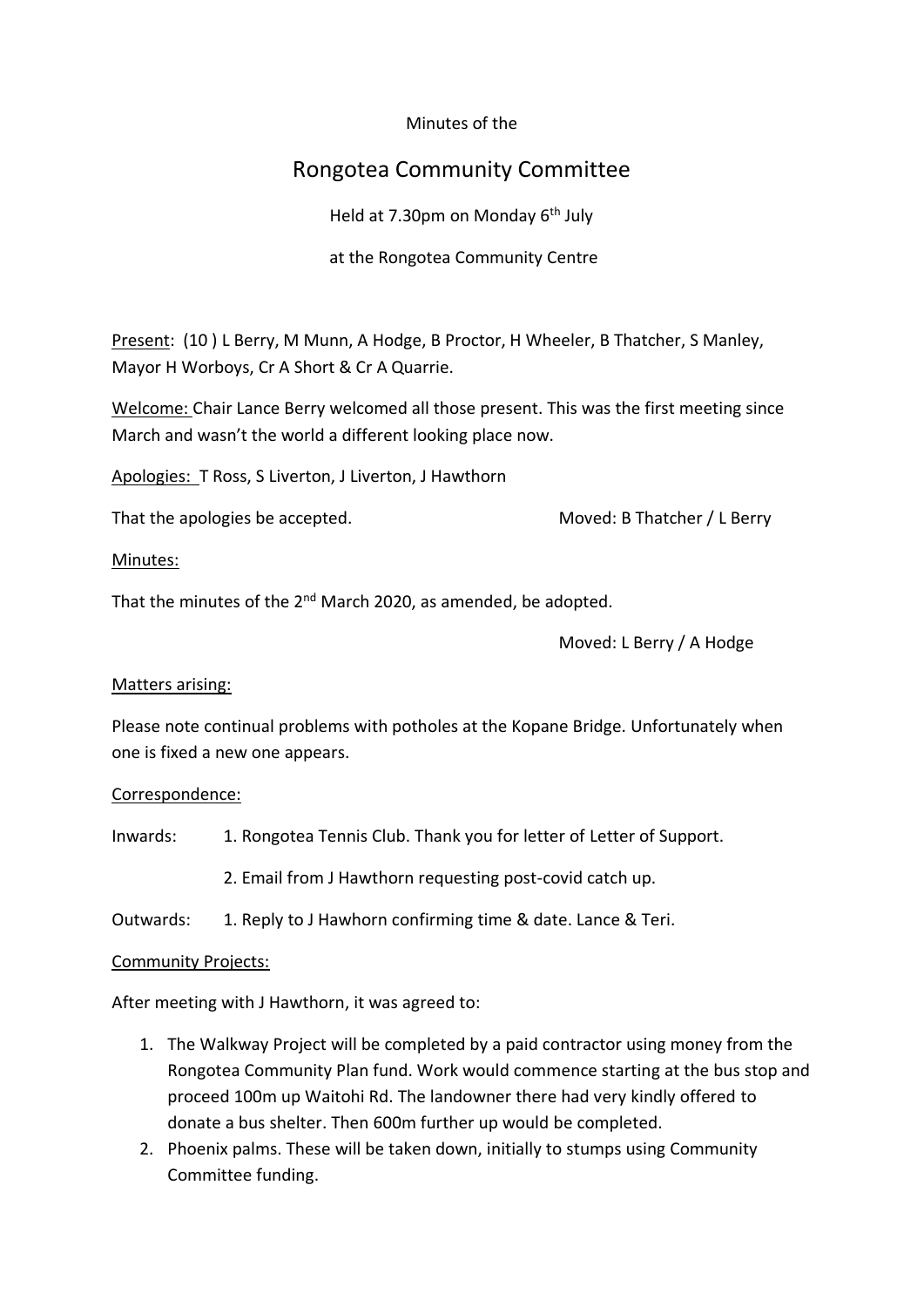- 3. "Teri's tree" would be removed. Also to be funded by Community Committee funding.
- 4. Public Art Project. Permission has been given to "trial" a sheet of mounted plywood in the position proposed for a rusty steel artwork to see if the community feel the location is suitable and that it does not block sight lines.

## General Business:

- 1. Rongotea Community Centre refurbishment. Lance gave an update of renovations and members looked around. Suggestions for a display cabinet for village memorabilia, the art space, the library space were explained and it was agreed to proceed.
- 2. There are some maintenance issues to be fixed please.
	- the toilet cistern needs fixing
	- the hand basin tap is leaking
	- the lock in the outside door is jamming
	- the hot water infinity is overflowing.
	- could the phone jack be relocated to the new library space too.
	- the electrician did come and look at the reported kitchen electrical issues but has not been back to complete the work.
	- The front step is slippery when wet. It is the painted section of the step.
- 3. Heating. Now that the centre was being refurbished could it be heated by a heat pump or other suitable heating. It was agreed that this could be a future grant application to Central Energy Trust or Eastern & Central Community Trust. CET's next round is November. ECCT has a round every 2<sup>nd</sup> month. Who will co-ordinate?
- 4. Internet at community centre. Would it be possible to get the centre connected as it is a satellite library and many more services could be offered if it was online. Is this something council would consider funding?
- 5. Rural Connectivity for cellphones. Lance was keen to find out where Rongotea features in this space. Mayor Helen said council was due a post-covid update and she would ensure Rongotea was mentioned.
- 6. The Rongotea Community Committee's independent bank account. Aside from council funds, the committee has its own funds in a separate bank account which has to get administered with signatories etc. Lance suggested that this separate account be closed and that the funds be transferred into the council account to streamline administration.
	- That the Rongotea Community Committee's own bank account be closed and the \$3000 in it be transferred to the council's Rongotea Community Committee fund. Moved: L Berry / H Wheeler